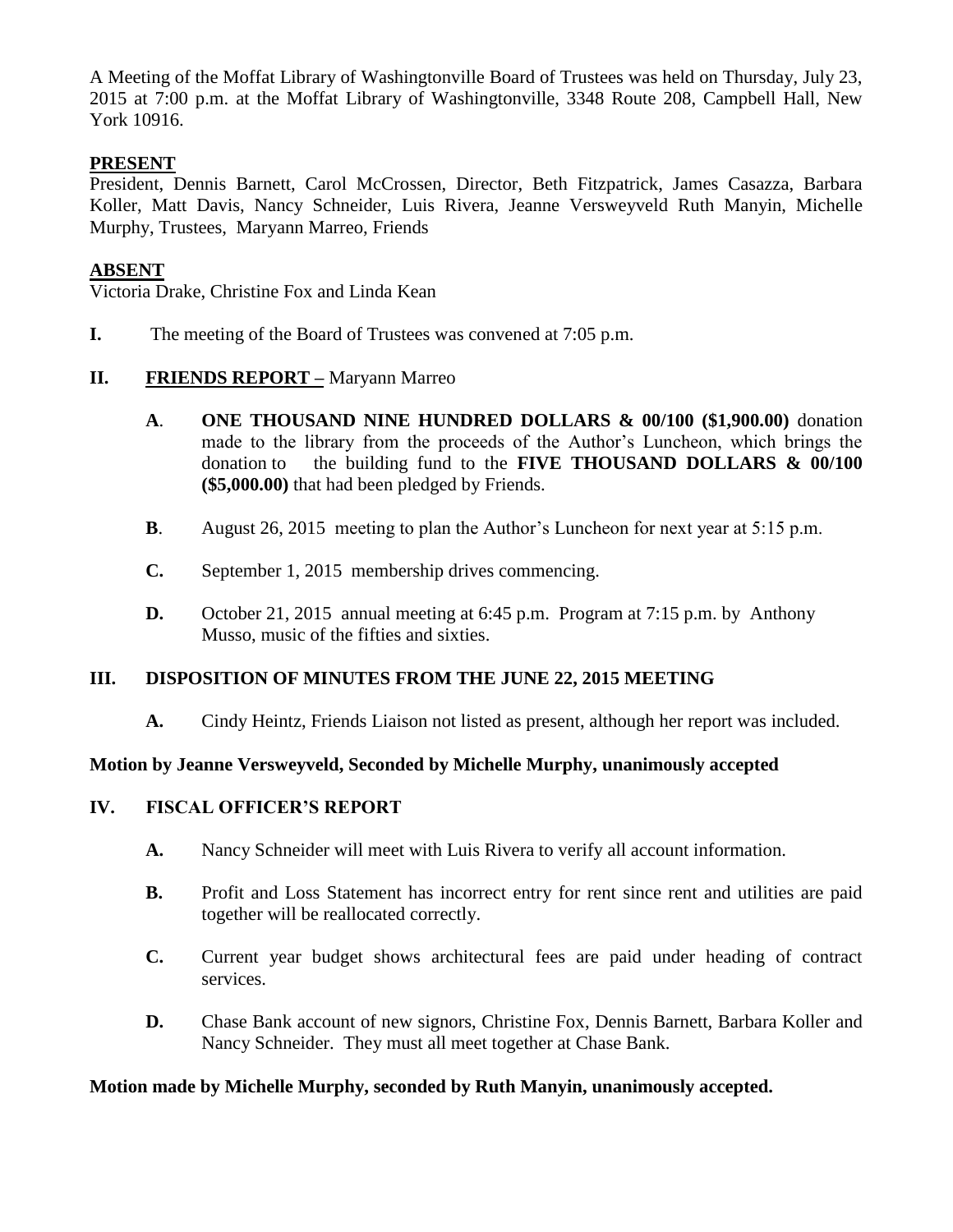### **V. DIRECTOR'S REPORT**

### **A.** See attached

**B.** Tax freeze filing. We are under cap for this year, but could be over if bonds issued in fiscal year 2016, so we were advised to keep the filing in place.

## **VI. ADHOC COMMITTEE REPORT**

- **A.** Temporary location- **No report**.
- **B.** 6 West Main Street building Following items discussed.
	- **1.** Temporary fence around trash receptacle to be removed and donated.
	- **2.** Asbestos has been removed from both buildings, awaiting clear air report.
	- **3.** Contact made with Frontier concerning possible relocation of pole.
	- **4.** Deed from Village for donation of small parking lot has been received and processed.
	- **5.** Contact made with adjacent property owner to maintain good relations.

## **C. 6 West Main Street Building Committee Report**

- **1**. Possible projects for DLD Grants: a) Generators, b) millwork, c) fire protection d) entrance railings
- **2.** Consultant for technology Reviewed proposal from Carson Block. Committee has decided to have director work up a draft report and possible seek input Carson Block.
- **3**. Some discrepancy as to whether or not we need a letter from bond attorney for DLD Grants. The matter has apparently been resolved with the determination that we do not need any such letter.
- **4**. Cash flow analysis has been presented by the architects. Building Committee will have to meet and determine the correct timing for placement of bond.

## **D. 6 West Main Street Building Project Fundraising Committee Report**

### **NO REPORT**

**E. Volunteer of the Year Committee Report.**

## **NO REPORT**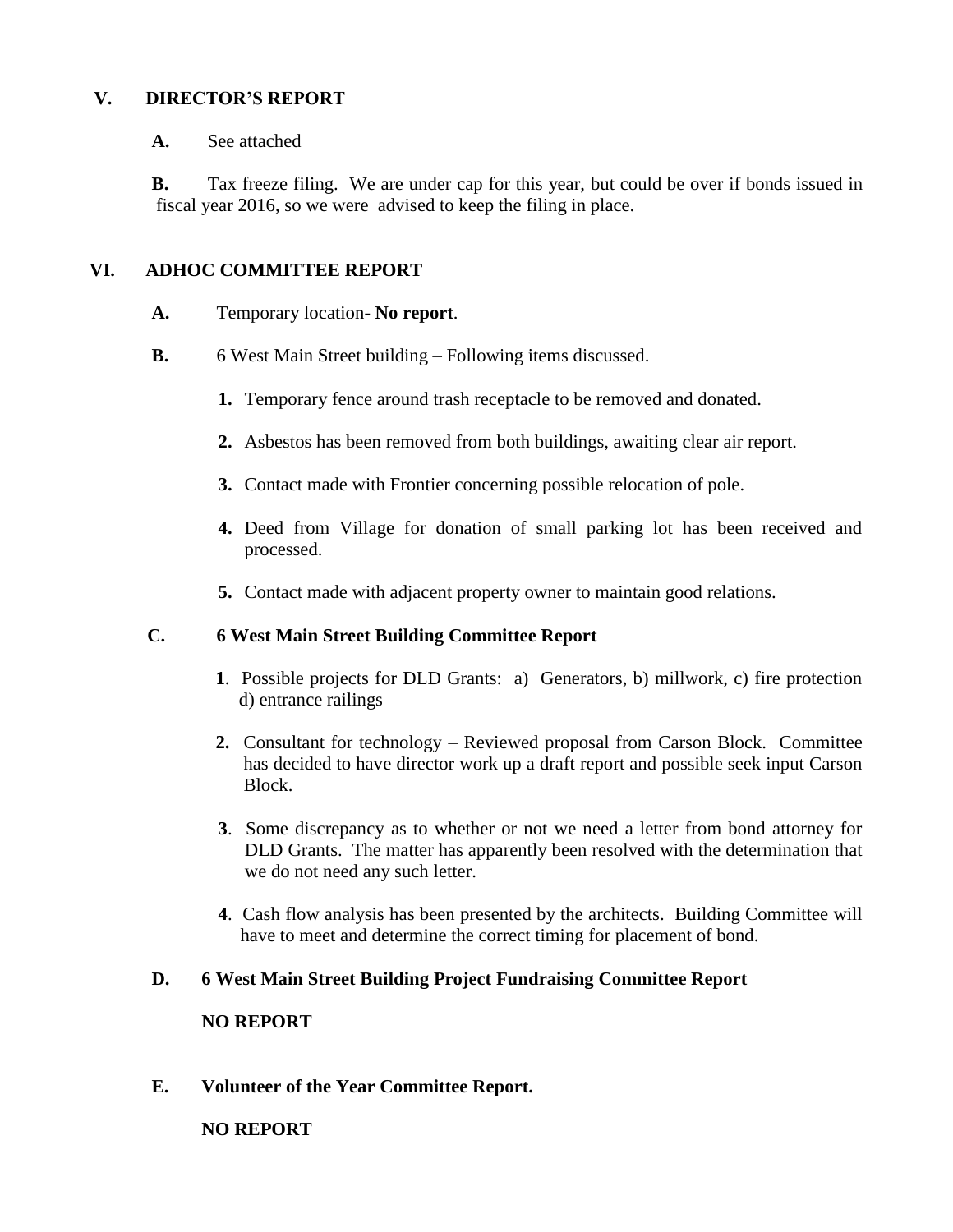### **VII STANDING COMMITTEE REPORT**

**A**. **Personnel Committee Report** 

 **NO REPORT** – September, 2015 Meeting to be scheduled.

**B. Audit and Finance Committee Report**

**NO REPORT**

**C. Fundraising Committee Report**

**NO REPORT**

**D. Operational/Programs Committee Report**

 **NO REPORT**

**E. Public Relations/Marketing Committee Report**

**NO REPORT**

#### **VIII. UNFINISHED BUSINESS**

**NO REPORT**

#### **IX. NEW BUSINESS**

#### **A. UNATTENDED CHILDREN'S POLICY**

**1**. Review of potential policy. Questions included as to whether there should be an age limit. Wording change to the word "Patron".

**Motion made by Matt Davis, seconded by Jeanne Versweyveld , unanimously accepted.**

## **B. CHILDREN'S PROGRAM POLICY**

**1.** "Occasionally removed some small grammatical changes"

#### **Motion made by James Casazza, seconded by Matt Davis, unanimously accepted.**

- **C. RCLS Construction Assurance Resolution**
	- **1. SEE ATTACHED**

#### **Motion made by James Casazza, seconded by Ruth Manyin, unanimously accepted.**

**D. ADHOC COMMITTEE REORGANIZATION**